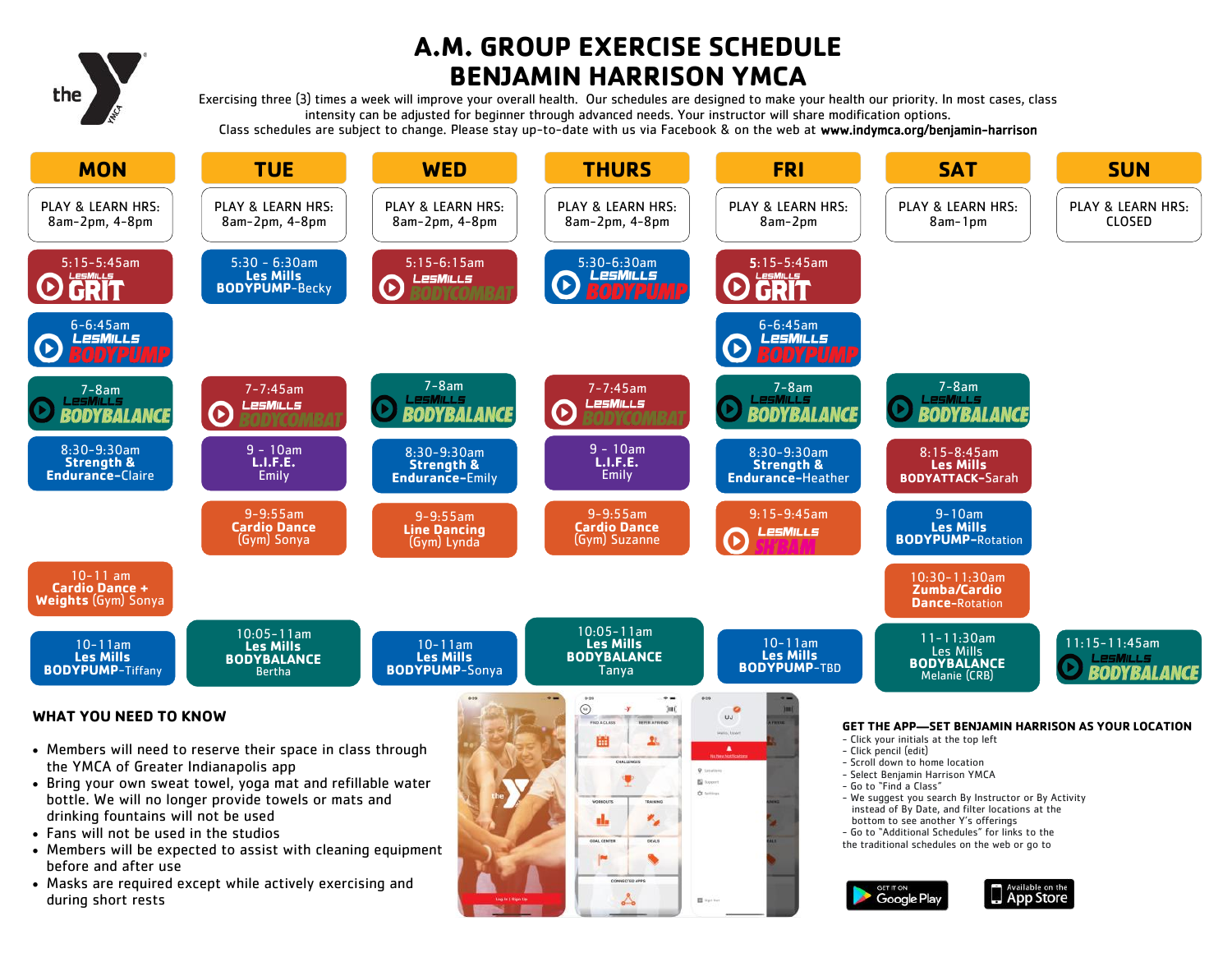

# **P.M. GROUP EXERCISE SCHEDULE BENJAMIN HARRISON YMCA**

Exercising three (3) times a week will improve your overall health. Our schedules are designed to make your health our priority. In most cases, class intensity can be adjusted for beginner through advanced needs. Your instructor will share modification options. Class schedules are subject to change. Please stay up-to-date with us via Facebook & on the web at www.indymca.org/benjamin-harrison

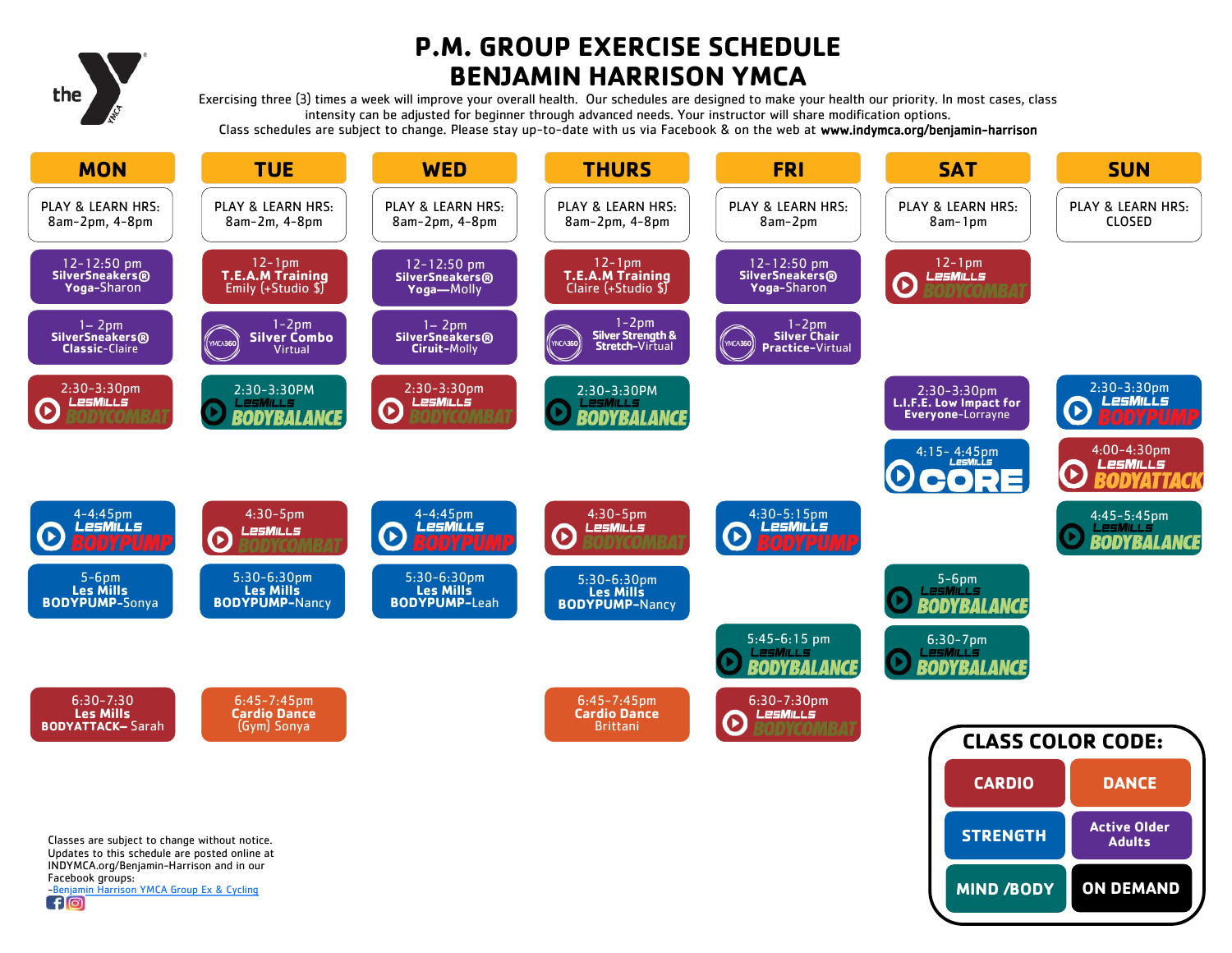

# **A.M. GROUP CYCLING SCHEDULE BENJAMIN HARRISON YMCA**

Exercising three (3) times a week will improve your overall health. Our schedules are designed to make your health our priority. In most cases, class intensity can be adjusted for beginner through advanced needs. Your instructor will share modification options. Class schedules are subject to change. Please stay up-to-date with us via Facebook & on the web at www.indymca.org/benjamin-harrison





### **WHAT YOU NEED TO KNOW**

- Members will need to reserve their space in class through the YMCA of Greater Indianapolis app
- Bring your own sweat towel, yoga mat and refillable water bottle. We will no longer provide towels or mats and drinking fountains will not be used
- Fans will not be used in the studios
- Members will be expected to assist with cleaning equipment before and after use
- Masks are required except while actively exercising and during short rests



#### **GET THE APP—SET BENJAMIN HARRISON AS YOUR LOCATION**

- Click your initials at the top left
- Click pencil (edit)
- Scroll down to home location
- Select Benjamin Harrison YMCA
- Go to "Find a Class"
- We suggest you search By Instructor or By Activity instead of By Date, and filter locations at the bottom to see another Y's offerings
- Go to "Additional Schedules" for links to the
- the traditional schedules on the web or go to